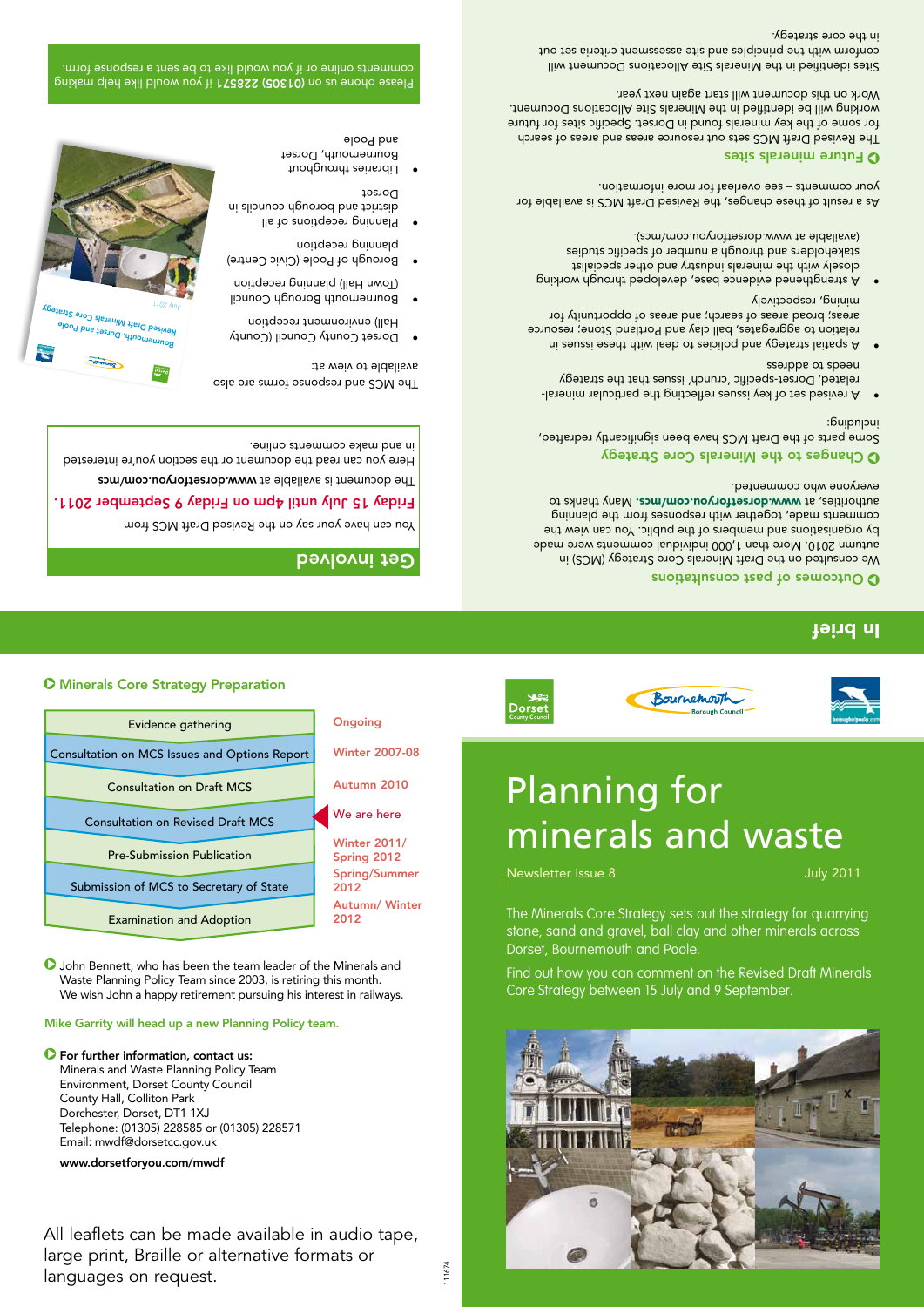#### **O** Outcomes of past consultations

We consulted on the Draft Minerals Core Strategy (MCS) in autumn 2010. More than 1,000 individual comments were made by organisations and members of the public. You can view the comments made, together with responses from the planning authorities, at www.dorsetforyou.com/mcs. Many thanks to everyone who commented.

#### **O** Changes to the Minerals Core Strategy

Some parts of the Draft MCS have been significantly redrafted. including:

- A revised set of key issues reflecting the particular mineralrelated, Dorset-specific 'crunch' issues that the strategy needs to address
- A spatial strategy and policies to deal with these issues in relation to aggregates, ball clay and Portland Stone; resource areas; broad areas of search; and areas of opportunity for mining, respectively
- A strengthened evidence base, developed through working closely with the minerals industry and other specialist stakeholders and through a number of specific studies (available at www.dorsetforyou.com/mcs).

As a result of these changes, the Revised Draft MCS is available for your comments – see overleaf for more information.

#### Z Future minerals sites

The Revised Draft MCS sets out resource areas and areas of search for some of the key minerals found in Dorset. Specific sites for future working will be identified in the Minerals Site Allocations Document. Work on this document will start again next year.

Sites identified in the Minerals Site Allocations Document will conform with the principles and site assessment criteria set out in the core strategy.

### Get involved

You can have your say on the Revised Draft MCS from

#### Friday 15 July until 4pm on Friday 9 September 2011.

The document is available at www.dorsetforyou.com/mcs

Here you can read the document or the section you're interested in and make comments online.

The MCS and response forms are also available to view at:

- Dorset County Council (County Hall) environment reception
- Bournemouth Borough Council (Town Hall) planning reception
- Borough of Poole (Civic Centre) planning reception
- Planning receptions of all district and borough councils in Dorset
- Libraries throughout Bournemouth, Dorset and Poole



Please phone us on (01305) 228571 if you would like help making comments online or if you would like to be sent a response form.